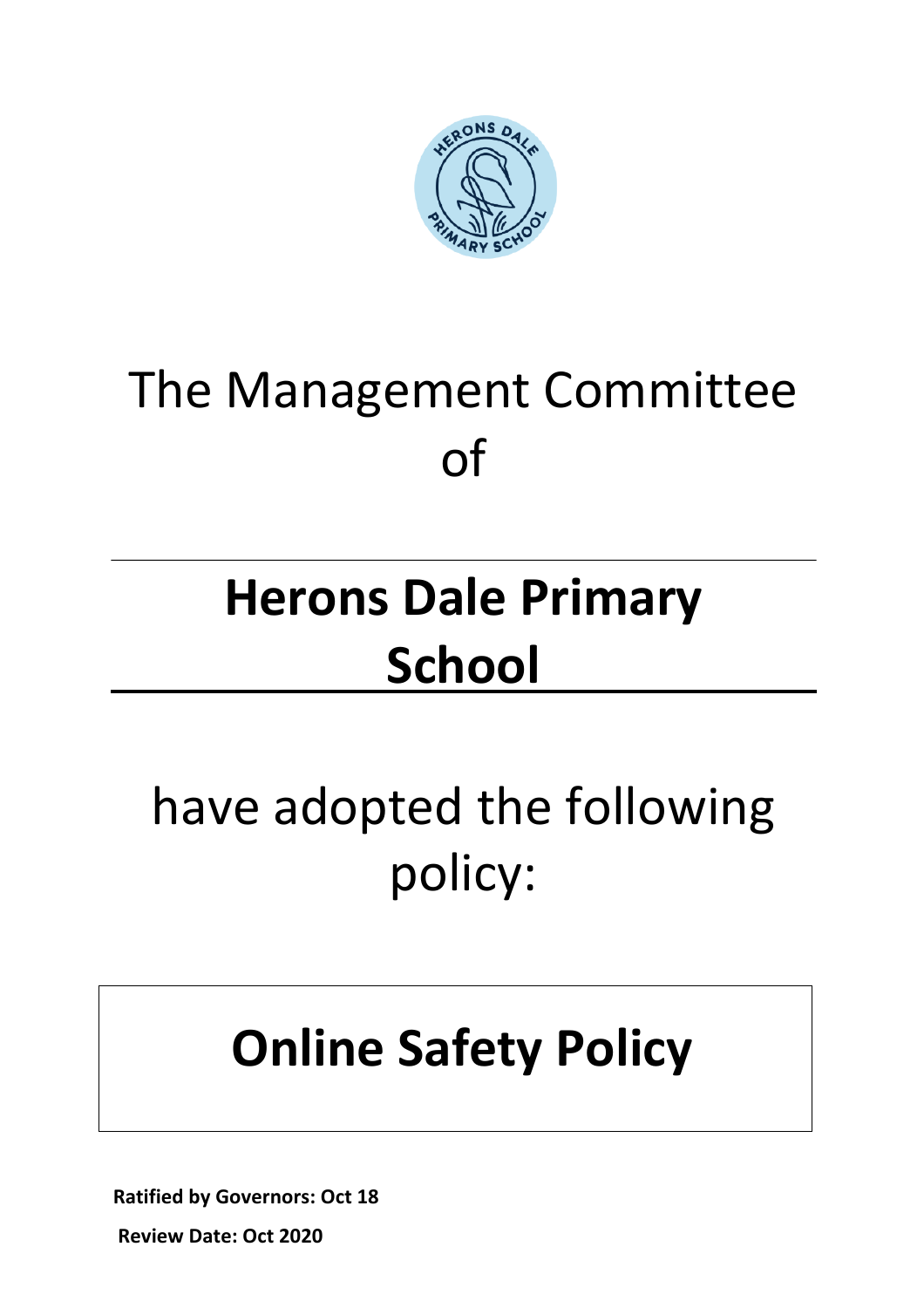### **On Line Safety at Herons Dale School**

At Herons Dale School we understand that technology can have an important role to play in overcoming barriers and supporting learning. At Herons Dale we are also mindful that some children may be vulnerable when using technology because they may have difficulty in social understanding.

We take Internet Safety very seriously and see it as our duty to keep our pupils safe whilst using technology in school and at home.

This policy covers 4 main areas; **children's safety**, **staff's responsibilities, network managers and senior leaders** and **support for parents.**

#### **Children's Safety**

At Herons Dale School pupils can use the internet in educational, creative, empowering and fun ways.

Computers are used to support learning across all curriculum areas as they make information accessible, use simplified language and emotions, present video clips to consolidate learning, offer games to embed learning and give repetition to support children who take longer to learn new things

However, some of our pupils may be vulnerable to on line safety risks.

- Some children may not understand terminology due to language delays ordisorders.
- Some children with complex needs do not understand the concept of friendship, and therefore trust everyone implicitly. They do not know how to make judgments about what is safe information to share. This leads to confusion about why you should not trust others on the internet.
- Some children with SEN or disabilities may be vulnerable to being bullied through the internet, or not recognize that they are being bullied.
- Some children may not appreciate how their own online behavior may be seen by someone else as bullying.
- Some of our children may not be aware of the age restrictions on the games they play when out of school

#### **Strategies for safe internet use**

The school's Network is presently managed by the school business manager in conjunction with an External Contractor – TC-IT Services Limited. The email, Web Filtering and security are managed by Atomwide.

Weekly meetings take place with Office Manager and External contractor. During this meeting any issues with the Network and on-line safety issues are dealt with. Any misuse / attempted misuse will be reported to the E-Safety/OnLine Safety Co-ordinator / Headteacher / Computing Co-ordinator for investigation / action / sanction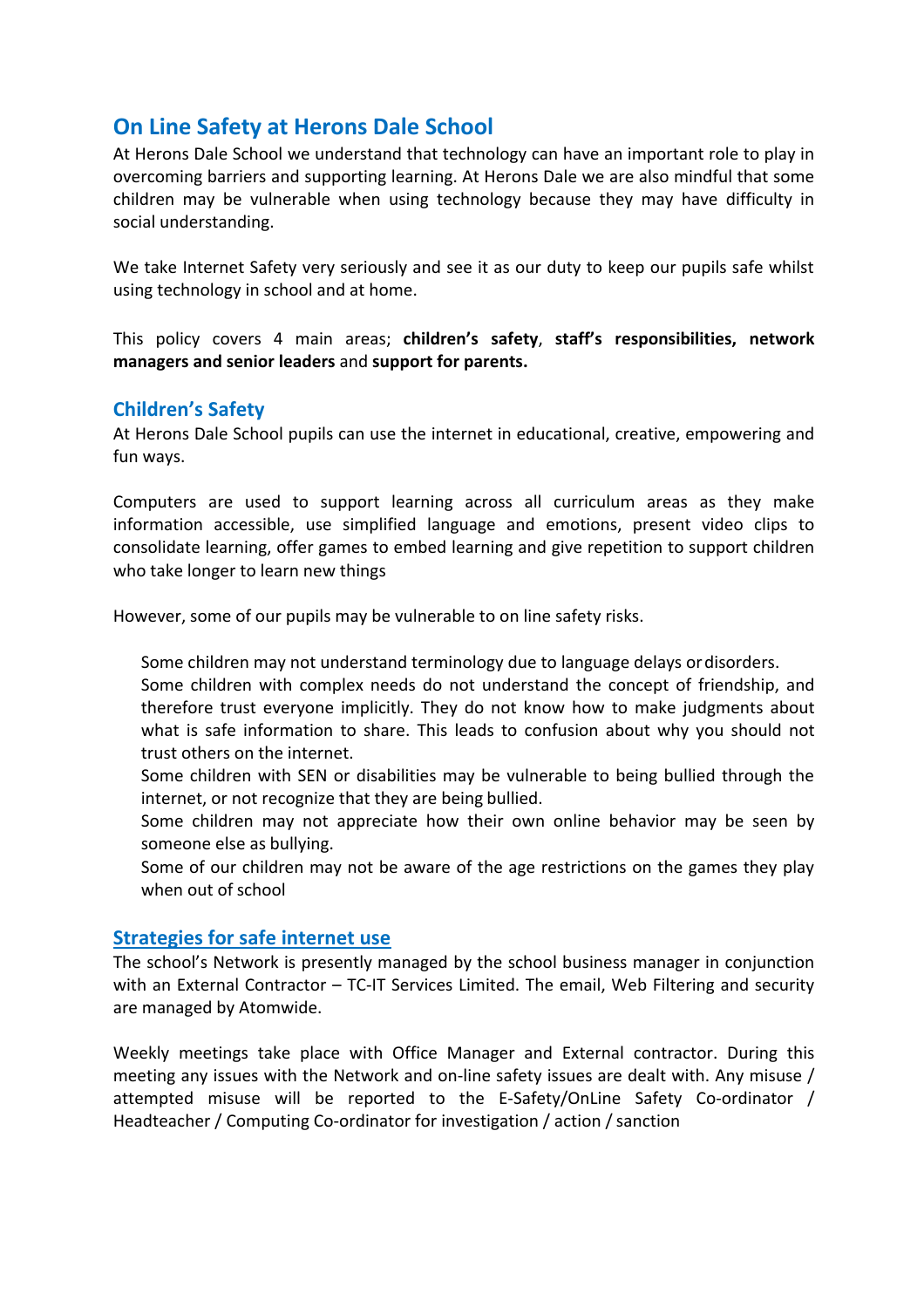Webscreen 2, provided by Atomwide is a highly effective monitoring system which identifies cyberbullying and other safeguarding concerns, and is used in school as part of the Local Authority's support for On-Line Safety. All internet activity is logged and reports can be generated by nominated contacts within the school.

### **Safety and Responsibilities for Staff**

All staff are required to read and sign an Acceptable User Policy (AUP) which clearly states the responsibilities of staff using technology in the work place.

- I will only use the school's digital technology resources and systems for professional purposes or for uses deemed 'reasonable' by the Head and Governing Body.
- I will not reveal my password(s) to anyone. I will not log on for another person.
- I will not allow unauthorised individuals to access E-Mail / Internet / Intranet / network, or other school / LA systems.
- I will ensure all documents, data etc., are saved, accessed and deleted in accordance with the school's network and data security and confidentiality protocols.
- I understand that there is a difference between my professional and private roles. I will not engage in any online activity that may compromise my professional responsibilities, this refers to social network sites such as Facebook.
- I will only use the approved, secure E-Mail system(s) for any schoolbusiness.
- I will only use the approved school E-Mail, school Learning Platform or other school approved communication systems with pupils or parents/carers, and only communicate with them on appropriate school business.
- At any time I will not use school equipment to browse, download or send material that could be considered offensive or inappropriate to colleagues or pupils.
- I will report any accidental access to, or receipt of inappropriate materials, or filtering breach to the appropriate line manager / school named contact
- I will not download any software or resources from the Internet that can compromise the network, or are not adequately licensed.
- I will not connect a computer, laptop or other device (including USB flash drive), to the network / Internet that does not have up-to-date anti-virus software, and I will ensure that any 'loaned' equipment is up-to-date, with the school's recommended anti-virus, firewall and other ICT 'defence' systems.
- I will not use personally owned digital cameras or camera/mobile phones for taking and transferring images/videos of pupils or staff without permission and will not store images at home.
- I will ensure that any private social networking sites / blogs etc that I create or actively contribute to are not confused with my professional role.
- I agree and accept that any computer, laptop or iPad loaned to me by the school, is provided solely to support my professional responsibilities and that I will notify the school if a reasonable amount of personal use outside of school hours becomes "significant personal use" as defined by HM Revenue & Customs.
- I will ensure any confidential data that I wish to transport from one location to another is protected by encryption and that I follow school data security protocols when using any such data at any location.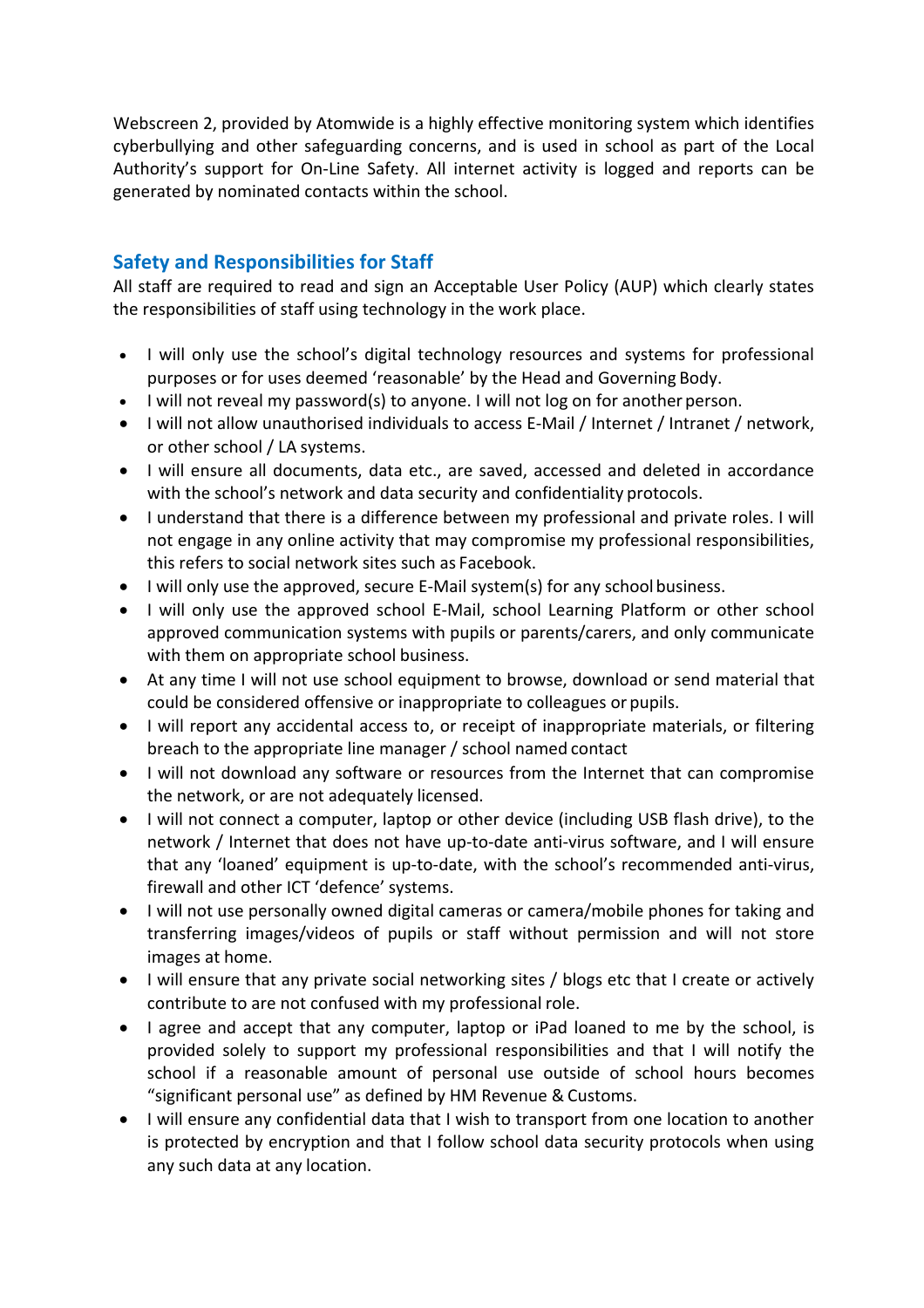- I understand that data protection policy requires that any information seen by me with regard to staff or pupil information, held within the school's information management system, will be kept private and confidential, EXCEPT when it is deemed necessary that I am required by law to disclose such information to an appropriate authority.
- I will embed the school's On Line Safety curriculum into my teaching.
- I understand that all Internet usage / and network usage is monitored and that monitoring data could be made available to my manager on request.
- I understand that failure to comply with this agreement could lead to disciplinary action.
	- $\circ$  OnLine Safety training will be provided to all members of staff once a year and it is each person's responsibility to attend this session. These sessions will be arranged by the ICT Coordinator and be held in term 1.

At Herons Dale School staff make sure that pupils they are responsible for are using the Internet safely. High risk students will be highlighted and staff will be made aware of these students.

On Line Safety posters with symbol-support are displayed where appropriate.

The school council are included in online safety matters where appropriate

Online safety day is celebrated and assemblies are provided

Books are available for parents to borrow when talking about on line safety at home

#### **Unsuitable / inappropriate activities**

The activities listed below would be inappropriate in a school context and staff should not engage in these activities in school or outside school when using school equipment or systems.

Users shall not visit Internet sites, make, post, download, upload, data transfer, communicate or pass on, material, remarks, proposals or comments that contain or relate to:

- child sexual abuse images
- promotion or conduct of illegal acts, e.g. under the child protection, obscenity,
- computer misuse and fraud legislation
- adult material that potentially breaches the Obscene Publications Act in the UK
- criminally racist material in UK
- pornography
- promotion of any kind of discrimination
- promotion of racial or religious hatred
- threatening behaviour, including promotion of physical violence or mental harm
- any other information which may be offensive to colleagues or breaches the integrity of the ethos of the school or brings the school into disrepute
- Using school systems to run a private business
- Use systems, applications, websites or other mechanisms that bypass the filtering or other safeguards employed by West Sussex and / or the school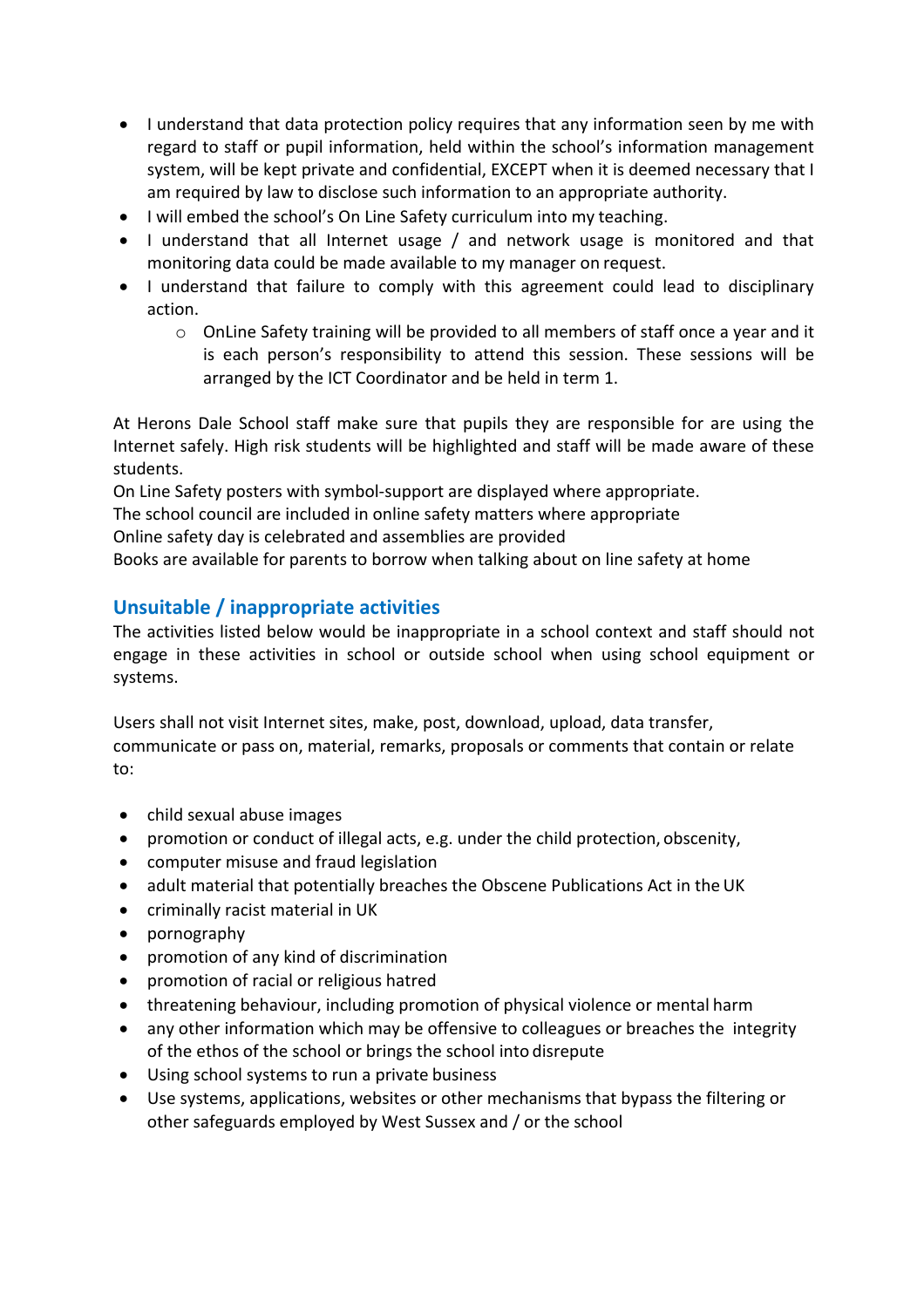- Uploading, downloading or transmitting commercial software or any copyrighted materials belonging to third parties, without the necessary licensing permissions
- Revealing or publicising confidential or proprietary information (e.g. financial
	- o /personal information, databases, computer / network access codes and passwords)
- Creating or propagating computer viruses or other harmful files
- Carrying out sustained or instantaneous high volume network traffic (downloading / uploading files) that causes network congestion and hinders others in their use of the internet
- On-line gambling
- Use of social networking sites

#### **Responding to incidents of misuse**

It is likely that the school will need to deal with incidents that involve inappropriate rather than illegal misuse. It is important that any incidents are dealt with as soon as possible in a proportionate manner.

There may be times when infringements of the policy could take place, through careless or deliberate misuse. Listed below are the responses that will be made to any apparent or actual incidents of misuse:

If any apparent or actual misuse appears to involve illegal activity i.e.

- child sexual abuse images
- Adult material which potentially breaches the Obscene Publications Act
- criminally racist material
- other criminal conduct, activity or materials

the flow chart – below should be consulted and actions followed in line with the flow chart, in particular the sections on reporting the incident to the police and the preservation of evidence.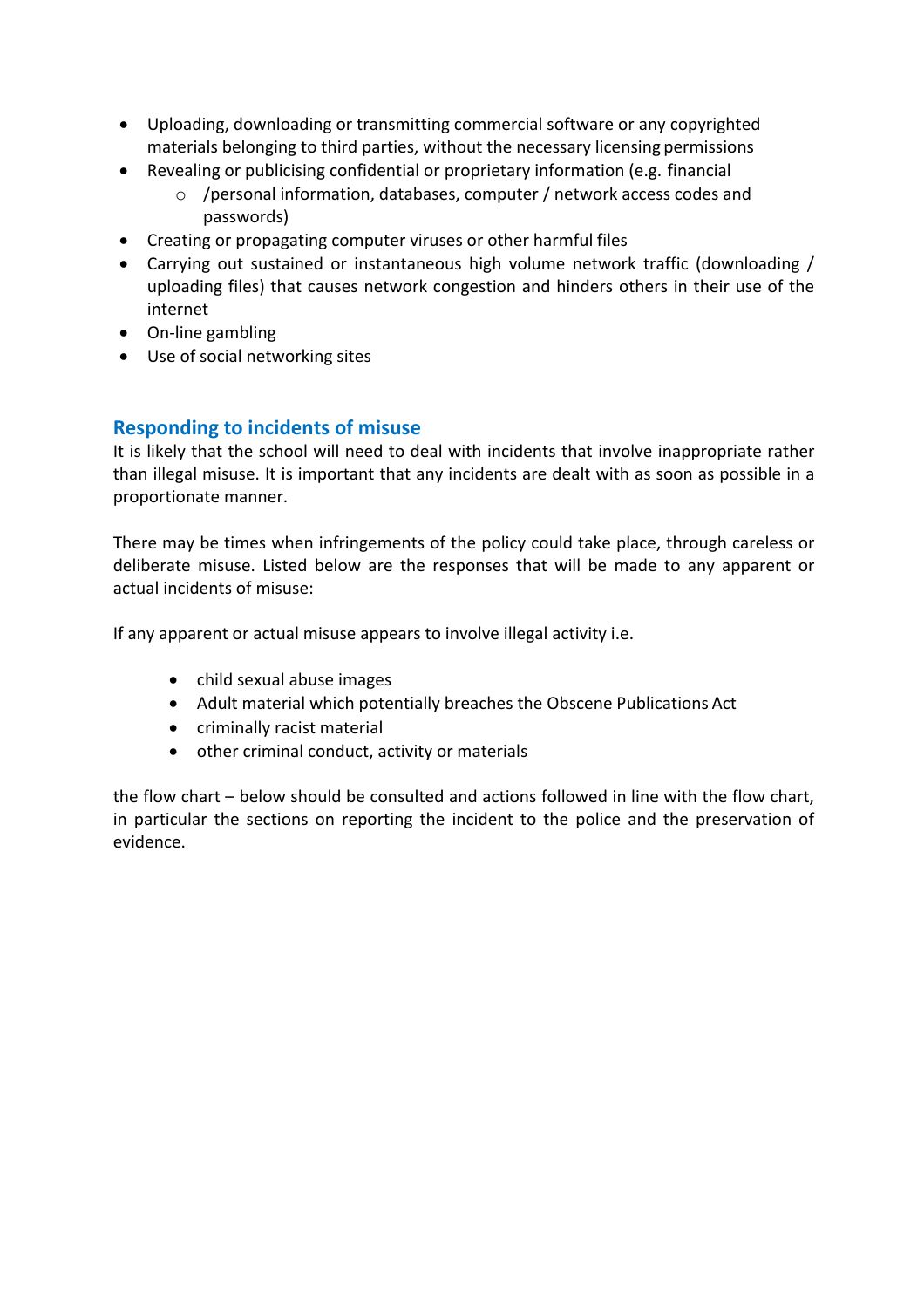

If members of staff suspect that misuse might have taken place, but that the misuse is not illegal it is essential that correct procedures are used to investigate, preserve evidence and protect those carrying out the investigation. Guidance recommends that more than one member of staff is involved in the investigation which should be carried out on a "clean" designated computer.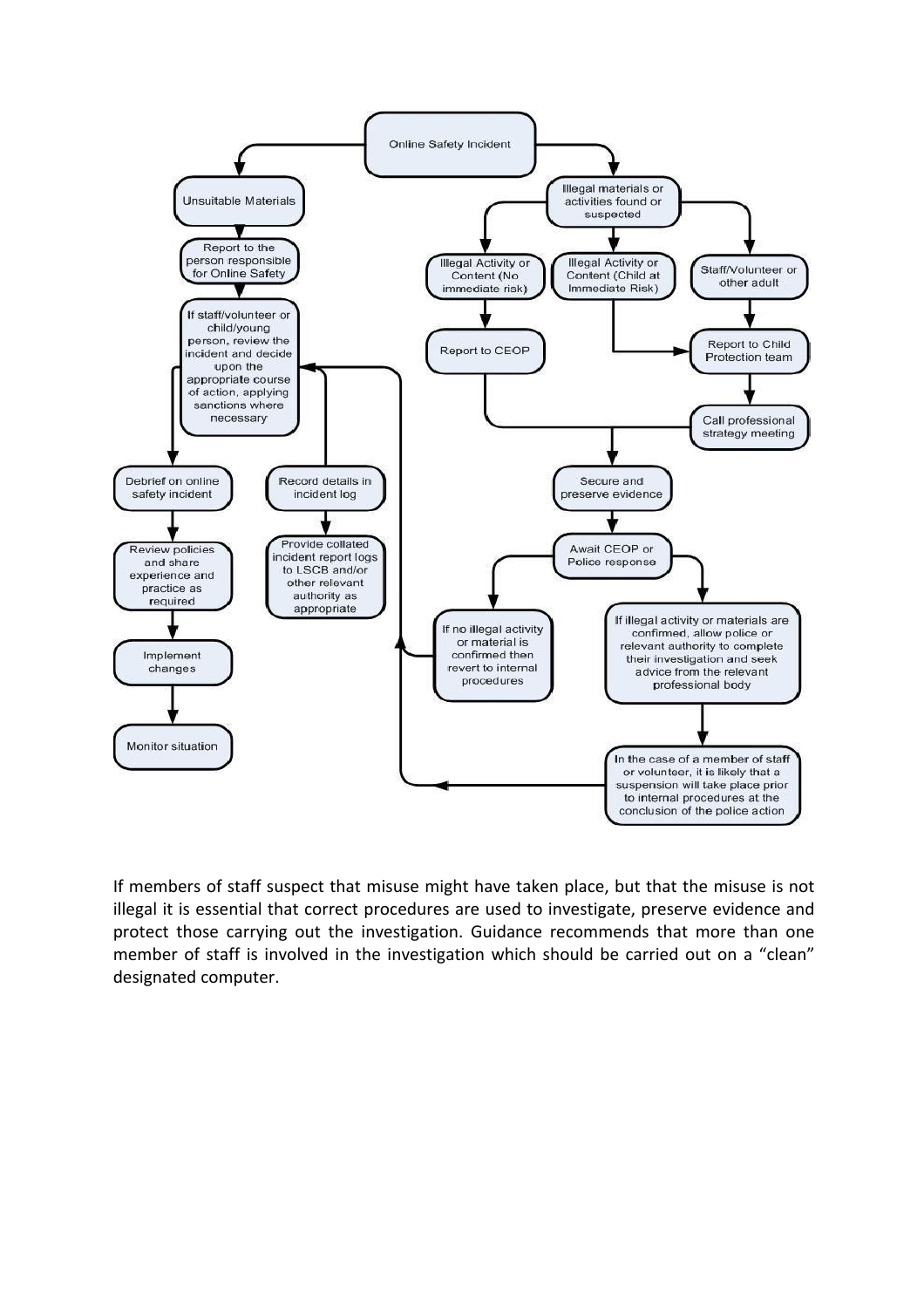#### **Head Teacher and Senior Leaders:**

- The Headteacher is responsible for ensuring the safety (including e-safety) of members of the school community
- The Headteacher / Senior Leaders are responsible for ensuring that the staff receive suitable CPD to enable them to carry out their e-safety roles and to train other colleagues, as relevant

#### **On Line Safety / Child Protection Lead**

- Takes day to day responsibility for e-safety issues and has a leading role in establishing and reviewing the school e-safety policies / documents
- Ensures that all staff are aware of the procedures that need to be followed in the event of an e-safety incident taking place.
- Provides training and advice for staff
- Liaises with the Local Authority
- Liaises with school ICT technical staff
- Receives reports of e-safety incidents and creates a log of incidents to inform future e-safety developments,
- Attends relevant meeting
- Reports regularly to Senior Leadership Team
- **Should be trained in e-safety issues and be aware of the potential for serious child protection issues to arise from:**
- Sharing of personal data
- Access to illegal / inappropriate materials
- Inappropriate on-line contact with adults / strangers
- Potential or actual incidents of grooming
- Cyber-bullying

#### **Network Manager / Technical staff:**

#### **The Network Manager and computing Co-ordinator are responsible for ensuring:**

- that the school's ICT infrastructure is secure and is not open to misuse or malicious attack
- that the school meets the on line safety technical requirements outlined in the Security Policy and Acceptable Usage Policy and any relevant Local Authority E- Safety Policy and guidance
- that Atomwide is informed of issues relating to the filtering applied
- that he / she keeps up to date with e-safety technical information in order to
- effectively carry out their on-line safety role and to inform and update others as relevant
- that the use of the network / Virtual Learning Environment (VLE) / remote access / email is regularly monitored in order that any misuse / attempted misuse
- can be reported to the On-Line Safety Co-ordinator / Headteacher / computing Coordinator for investigation / action / sanction